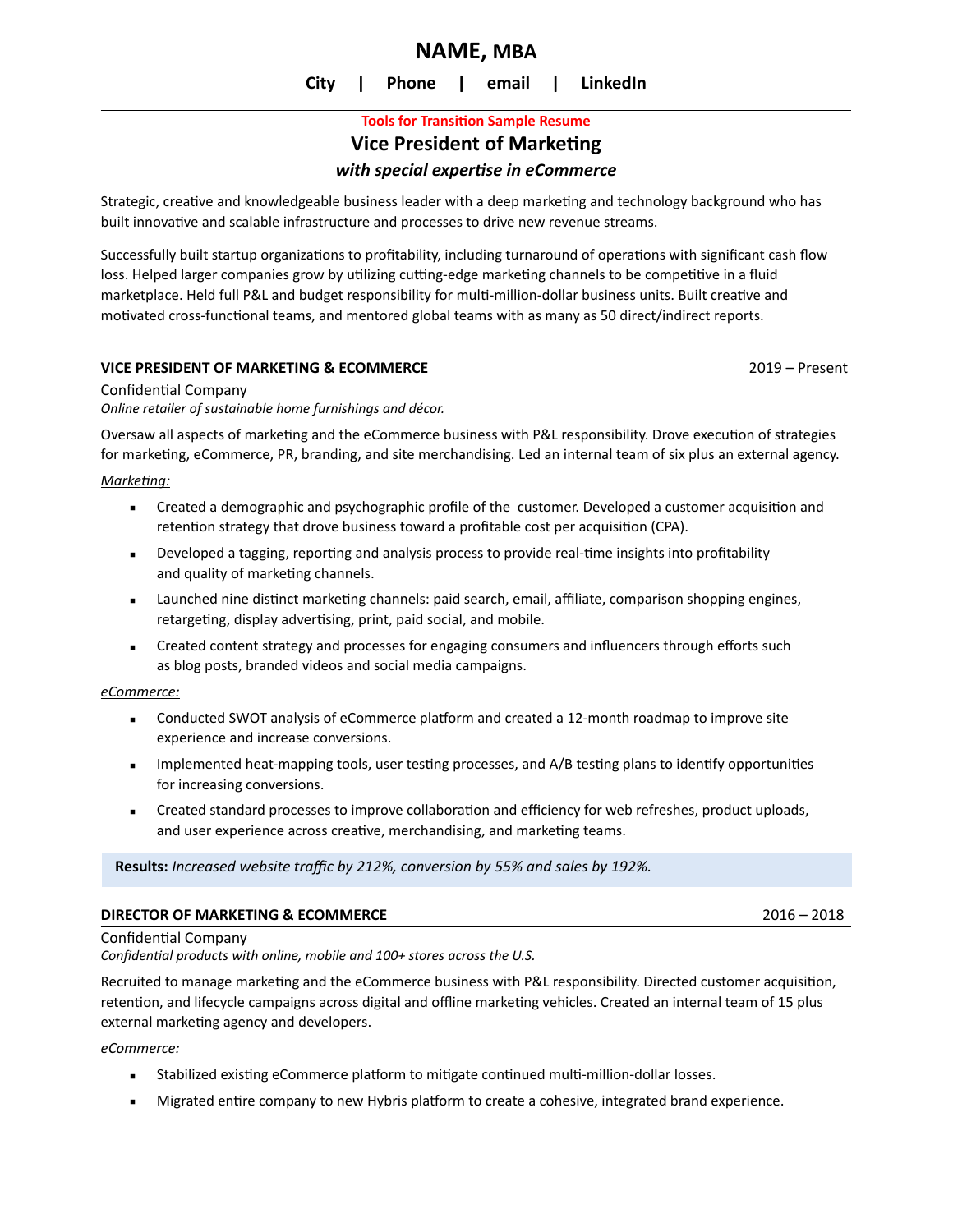## **Name, MBA • Phone • Page 2**

**Tools for Transition Sample Resume**

### **Confidential Company, Director of Marketing & eCommerce (Continued)**

#### *Marketing & Branding*

- Led team in analysis of current digital channels and developed standard reporting to evaluate channel profitability. Developed weekly dashboard for reporting by business analysts.
- Refocused marketing efforts to promote branded products as opposed to third-party products, thereby increasing company profits.
- Developed internal process to update store information to leverage searches in Google and Yahoo. Implemented process for tracking store visits and conversions from local search.

#### *Sales Management:*

- Instituted training process to provide call center representatives with hands-on product knowledge.
- **Examplemented a process to connect customers with a representative best suited to assist them** based on their riding needs.

 **Results:** *Increased website traffic by 65%, conversion by 40% and business EBIDTA by more than 300%.*

#### **DIRECTOR OF MARKETING** 2013 – 2015

#### Confidential Company

*Referral marketing platform powering global brands*

Developed and executed company positioning, pricing, marketing, and sales enablement strategies. Positioned company as a thought leader in the social media marketing space. Managed, directed and developed team of 8 direct reports, external marketing agency and 15 indirect reports.

#### *Product Positioning:*

- Conducted SWOT analysis and created a competition matrix to assess brand position and market share.
- Created test pitch and assessed effectiveness with inside sales team for use in demand generation.
- **EXECOLLA** Collaborated with Vice President of Products to develop a 12-month product roadmap, identifying differentiating features for platform.

#### *Demand Generation:*

- **EXE** Revamped website with new products, brand messaging, and lead generation capabilities.
- **EXECT A** Hired PR firm to coordinate trade shows and speaking events that were handled individually and by the CEO.
- **EXECT** Developed customer acquisition strategies including SEO, SEM, display, and retargeting. Drove strategy on all marketing collateral including white papers, webinars and case studies.

 **Results:** *Increased website traffic by 176%, lead volume by 152% and sales by 185%.* 

#### **DIRECTOR OF ECOMMERCE** 2011 – 2012

Confidential Company *Online and catalog gift retailer featuring luxury gifts.*

Defined objectives and established strategies for customer acquisition, retention and brand awareness through online, print, and social marketing. Managed P&L for Digital Marketing, eCommerce, and IT. Managed, developed, and mentored 6 direct reports and 10 indirect reports and external developers.

#### *eCommerce:*

- Built eCommerce team and developed online marketing strategies.
- Created reporting for conversion, traffic, and sales. Implemented tracking for all marketing channels.